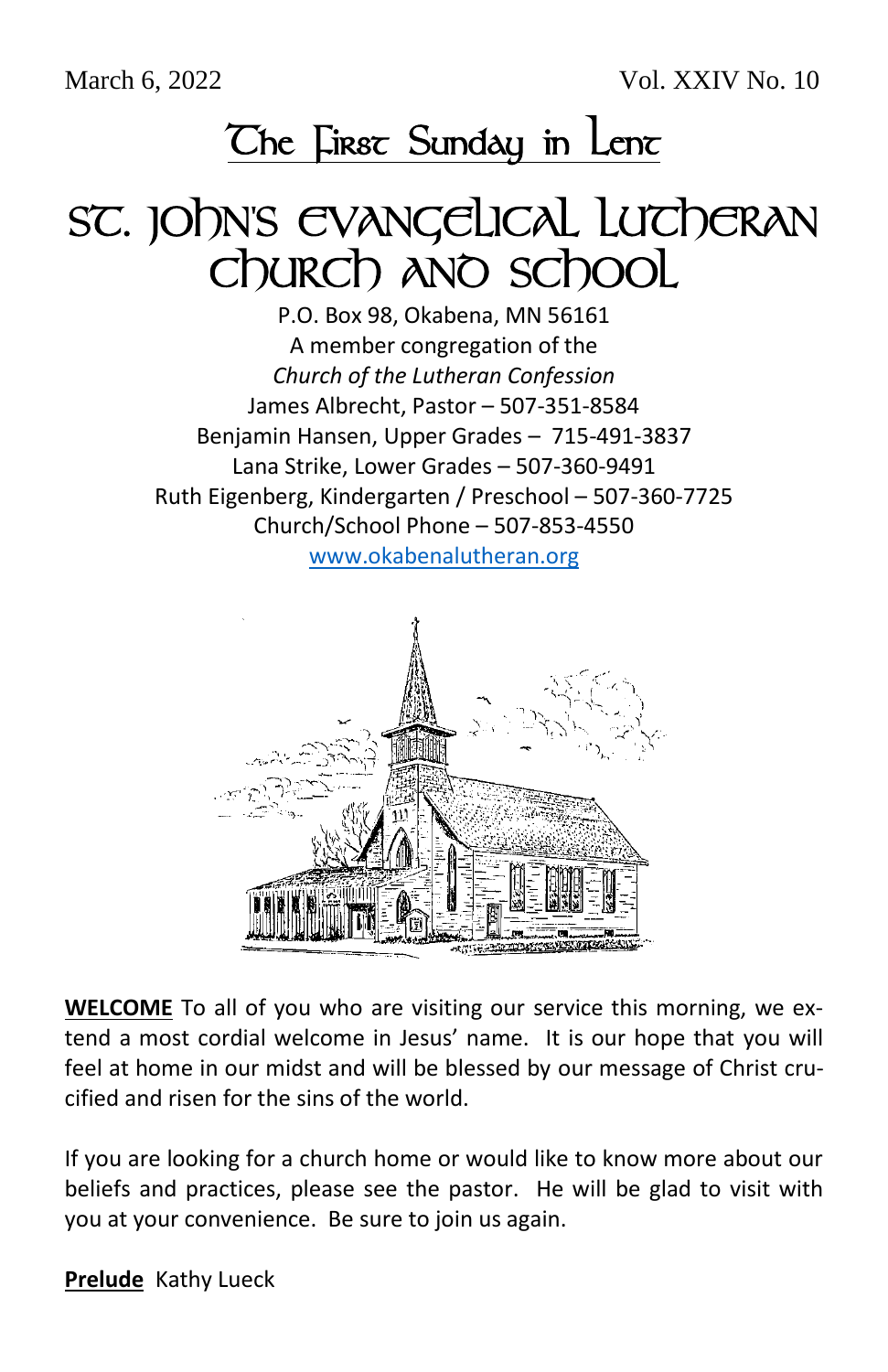**Order of Service** Page 12ff. in the Worship Supplement.

**Old Testament Lesson** Genesis 3:1-15 Now the serpent was more crafty than any of the wild animals the Lord God had made. He said to the woman, "Did God really say, 'You must not eat from any tree in the garden'?" The woman said to the serpent, "We may eat fruit from the trees in the garden, but God did say, 'You must not eat fruit from the tree that is in the middle of the garden, and you must not touch it, or you will die.'" "You will not certainly die," the serpent said to the woman. "For God knows that when you eat from it your eyes will be opened, and you will be like God, knowing good and evil." When the woman saw that the fruit of the tree was good for food and pleasing to the eye, and also desirable for gaining wisdom, she took some and ate it. She also gave some to her husband, who was with her, and he ate it. Then the eyes of both of them were opened, and they realized they were naked; so they sewed fig leaves together and made coverings for themselves. Then the man and his wife heard the sound of the Lord God as he was walking in the garden in the cool of the day, and they hid from the Lord God among the trees of the garden. But the Lord God called to the man, "Where are you?" He answered, "I heard You in the garden, and I was afraid because I was naked; so I hid." And He said, "Who told you that you were naked? Have you eaten from the tree that I commanded you not to eat from?" The man said, "The woman You put here with me—she gave me some fruit from the tree, and I ate it." Then the Lord God said to the woman, "What is this you have done?" The woman said, "The serpent deceived me, and I ate." So the Lord God said to the serpent, "Because you have done this, "Cursed are you above all livestock and all wild animals! You will crawl on your belly and you will eat dust all the days of your life. And I will put enmity between you and the woman, and between your offspring and hers; He will crush your head, and you will strike His heel."

### **Children** *Jesus! Name of Wondrous Love*

**Epistle Lesson** Hebrews 4:14-16 Therefore, since we have a great high priest who has ascended into heaven, Jesus the Son of God, let us hold firmly to the faith we profess. For we do not have a high priest who is unable to empathize with our weaknesses, but we have one who has been tempted in every way, just as we are—yet He did not sin. Let us then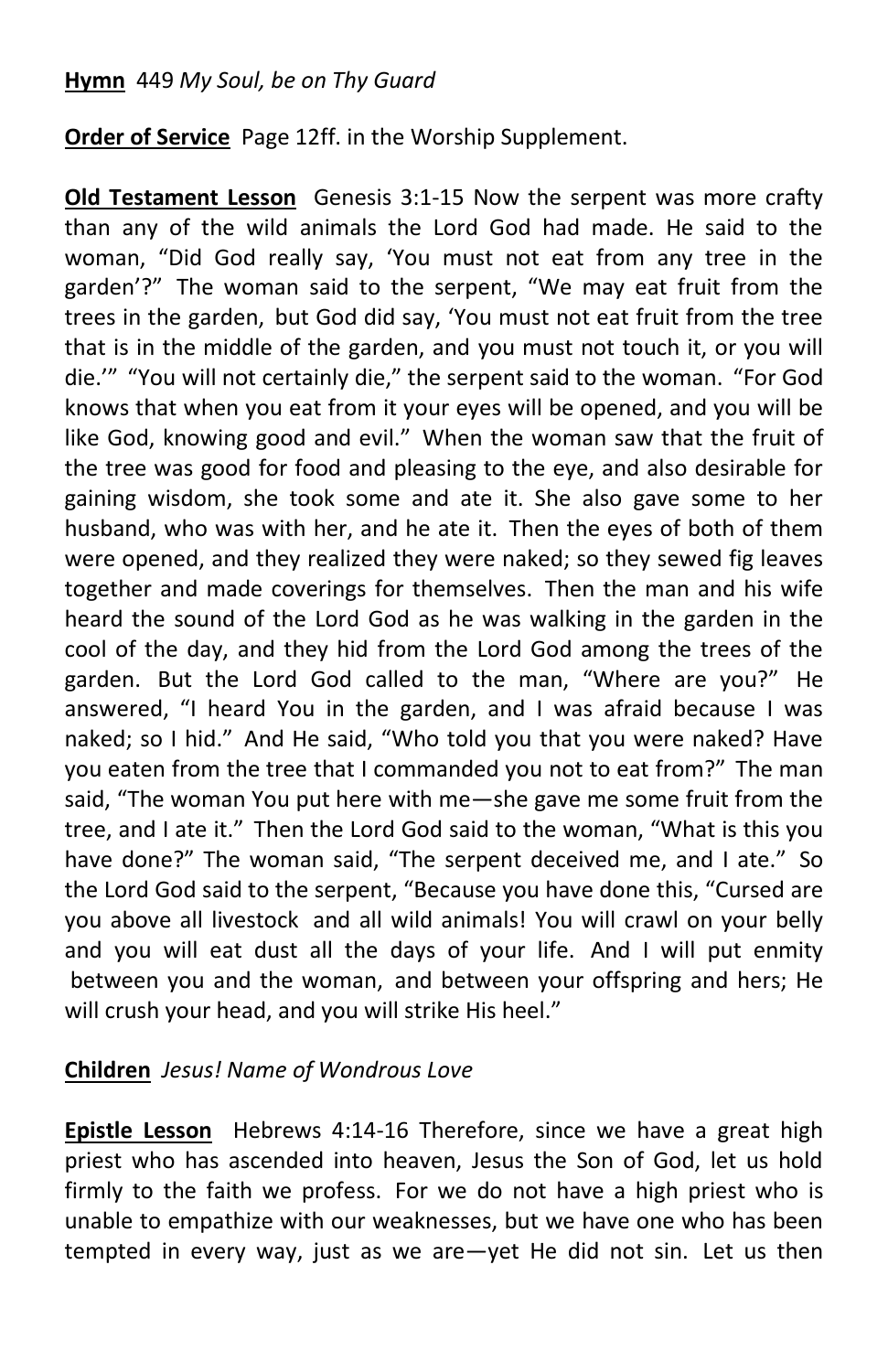approach God's throne of grace with confidence, so that we may receive mercy and find grace to help us in our time of need.

### **Hymn** 446 *Rise, My Soul, to Watch and Pray*

**Sermon** Luke 4:1-13 Then Jesus, being filled with the Holy Spirit, returned from the Jordan and was led by the Spirit into the wilderness, being tempted for forty days by the devil. And in those days He ate nothing, and afterward, when they had ended, He was hungry. And the devil said to Him, "If You are the Son of God, command this stone to become bread." But Jesus answered him, saying, "It is written, 'Man shall not live by bread alone, but by every word of God.' " Then the devil, taking Him up on a high mountain, showed Him all the kingdoms of the world in a moment of time. And the devil said to Him, "All this authority I will give You, and their glory; for *this* has been delivered to me, and I give it to whomever I wish. Therefore, if You will worship before me, all will be Yours." And Jesus answered and said to him, "Get behind Me, Satan! For it is written, 'You shall worship the Lord your God, and Him only you shall serve.'" Then he brought Him to Jerusalem, set Him on the pinnacle of the temple, and said to Him, "If You are the Son of God, throw Yourself down from here. For it is written: 'He shall give His angels charge over you, To keep you,' and, 'In *their* hands they shall bear you up, Lest you dash your foot against a stone.' " And Jesus answered and said to him, "It has been said, 'You shall not tempt the Lord your God.'" Now when the devil had ended every temptation, he departed from Him until an opportune time.

### **A Game Plan for Temptation…**

### **The Offertory**

### **The Offering**

**Hymn** 721 *Cross of Jesus, Cross of Sorrow*

### **Prayer + The Lord's Prayer**

### **The Benediction**

**Hymn** 378 *Savior, Again, to Thy Dear Name We Raise*